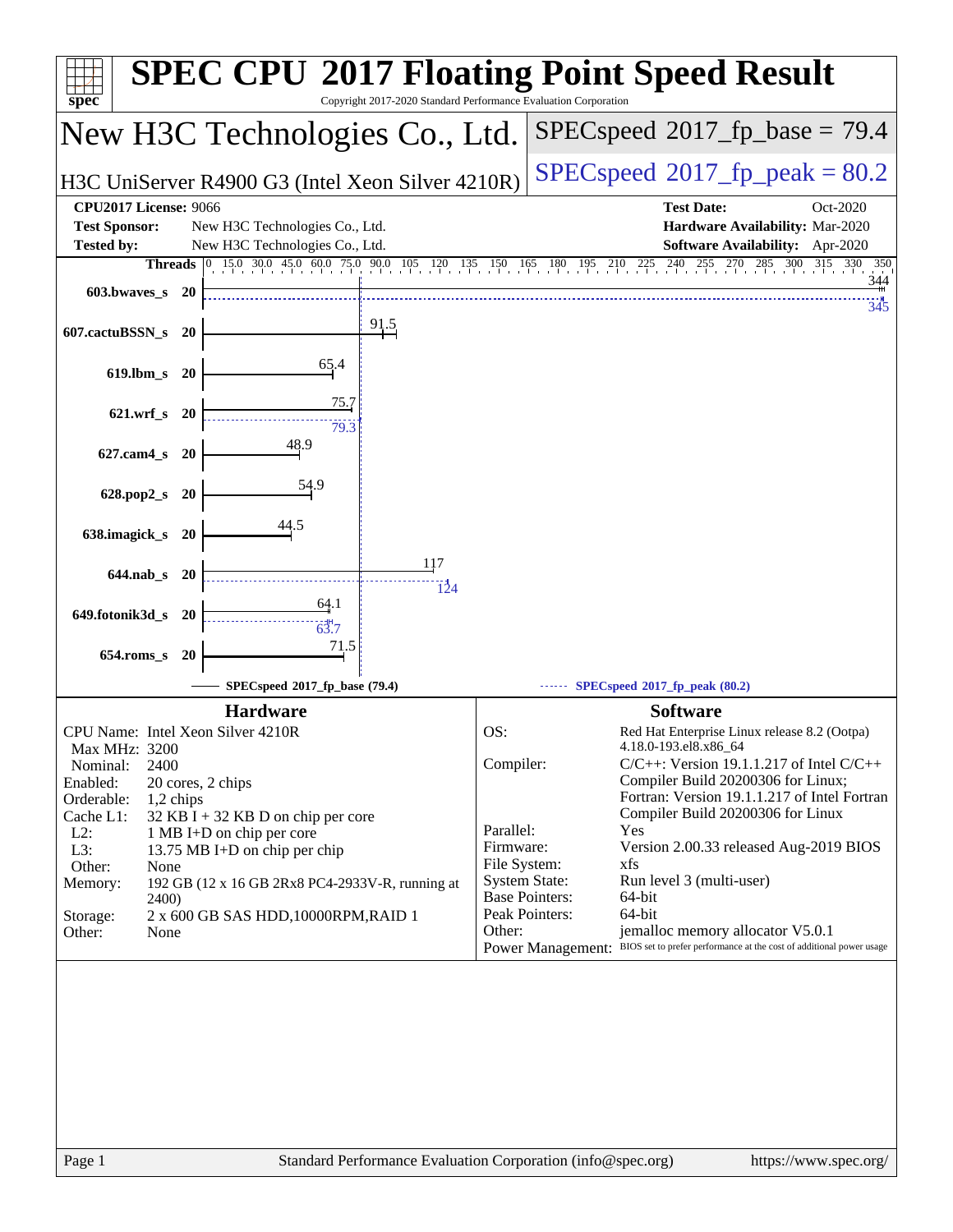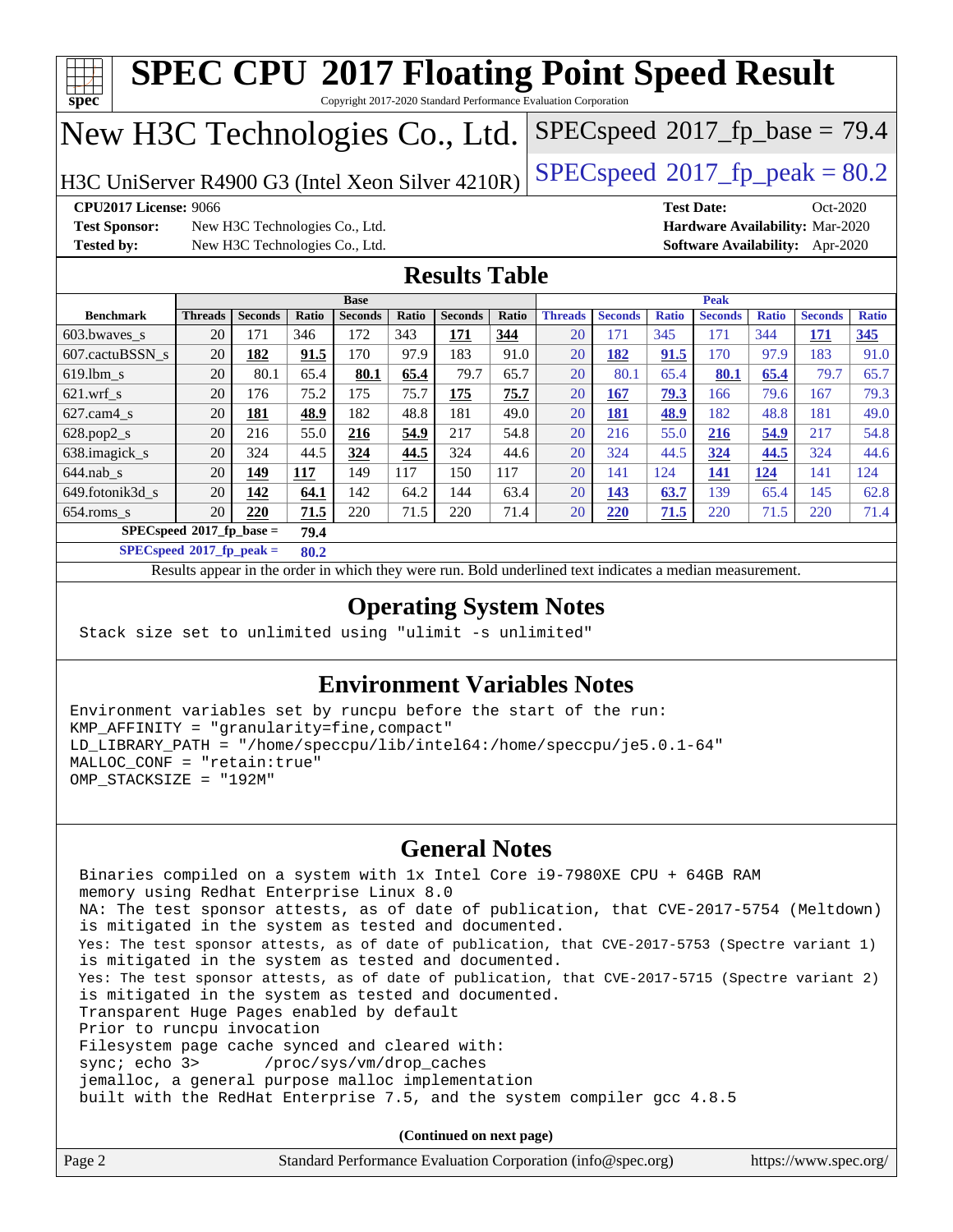| $spec^*$                                                                                                                                                                                                                                                                                                                     | Copyright 2017-2020 Standard Performance Evaluation Corporation                                                                                                                                                       | <b>SPEC CPU®2017 Floating Point Speed Result</b>                                                                                                            |  |  |
|------------------------------------------------------------------------------------------------------------------------------------------------------------------------------------------------------------------------------------------------------------------------------------------------------------------------------|-----------------------------------------------------------------------------------------------------------------------------------------------------------------------------------------------------------------------|-------------------------------------------------------------------------------------------------------------------------------------------------------------|--|--|
| New H3C Technologies Co., Ltd.                                                                                                                                                                                                                                                                                               |                                                                                                                                                                                                                       | $SPEC speed^{\circ}2017\_fp\_base = 79.4$                                                                                                                   |  |  |
| H3C UniServer R4900 G3 (Intel Xeon Silver 4210R)                                                                                                                                                                                                                                                                             |                                                                                                                                                                                                                       | $SPEC speed^{\circ}2017$ [p_peak = 80.2                                                                                                                     |  |  |
| <b>CPU2017 License: 9066</b><br><b>Test Sponsor:</b><br>New H3C Technologies Co., Ltd.<br><b>Tested by:</b><br>New H3C Technologies Co., Ltd.                                                                                                                                                                                |                                                                                                                                                                                                                       | <b>Test Date:</b><br>Oct-2020<br>Hardware Availability: Mar-2020<br>Software Availability: Apr-2020                                                         |  |  |
| <b>General Notes (Continued)</b><br>sources available from jemalloc.net or https://github.com/jemalloc/jemalloc/releases                                                                                                                                                                                                     |                                                                                                                                                                                                                       |                                                                                                                                                             |  |  |
|                                                                                                                                                                                                                                                                                                                              | <b>Platform Notes</b>                                                                                                                                                                                                 |                                                                                                                                                             |  |  |
| BIOS Settings:<br>Set Hyper Threading to Disabled<br>Set IMC Interleaving to 2-way Interleave                                                                                                                                                                                                                                |                                                                                                                                                                                                                       |                                                                                                                                                             |  |  |
|                                                                                                                                                                                                                                                                                                                              | Sysinfo program /home/speccpu/bin/sysinfo<br>Rev: r6365 of 2019-08-21 295195f888a3d7edble6e46a485a0011<br>running on localhost.localdomain Thu Oct 22 04:20:52 2020                                                   |                                                                                                                                                             |  |  |
| SUT (System Under Test) info as seen by some common utilities.<br>For more information on this section, see<br>https://www.spec.org/cpu2017/Docs/config.html#sysinfo                                                                                                                                                         |                                                                                                                                                                                                                       |                                                                                                                                                             |  |  |
| From /proc/cpuinfo<br>"physical id"s (chips)<br>2<br>20 "processors"<br>cpu cores : 10<br>siblings : 10                                                                                                                                                                                                                      | model name : Intel(R) Xeon(R) Silver 4210R CPU @ 2.40GHz<br>physical 0: cores 0 1 2 3 4 8 9 10 11 12<br>physical 1: cores 0 1 2 3 4 8 9 10 11 12                                                                      | cores, siblings (Caution: counting these is hw and system dependent. The following<br>excerpts from /proc/cpuinfo might not be reliable. Use with caution.) |  |  |
| From lscpu:<br>Architecture:<br>$CPU$ op-mode( $s$ ):<br>Byte Order:<br>CPU(s):<br>On-line CPU(s) list: 0-19<br>Thread(s) per core:<br>Core(s) per socket:<br>Socket(s):<br>NUMA $node(s)$ :<br>Vendor ID:<br>CPU family:<br>Model:<br>Model name:<br>Stepping:<br>CPU MHz:<br>$CPU$ max $MHz:$<br>CPU min MHz:<br>BogoMIPS: | x86_64<br>$32$ -bit, $64$ -bit<br>Little Endian<br>20<br>$\mathbf{1}$<br>10<br>2<br>2<br>GenuineIntel<br>6<br>85<br>Intel(R) Xeon(R) Silver 4210R CPU @ 2.40GHz<br>7<br>2875.883<br>3200.0000<br>1000.0000<br>4800.00 |                                                                                                                                                             |  |  |
| (Continued on next page)                                                                                                                                                                                                                                                                                                     |                                                                                                                                                                                                                       |                                                                                                                                                             |  |  |
| Page 3                                                                                                                                                                                                                                                                                                                       | Standard Performance Evaluation Corporation (info@spec.org)                                                                                                                                                           | https://www.spec.org/                                                                                                                                       |  |  |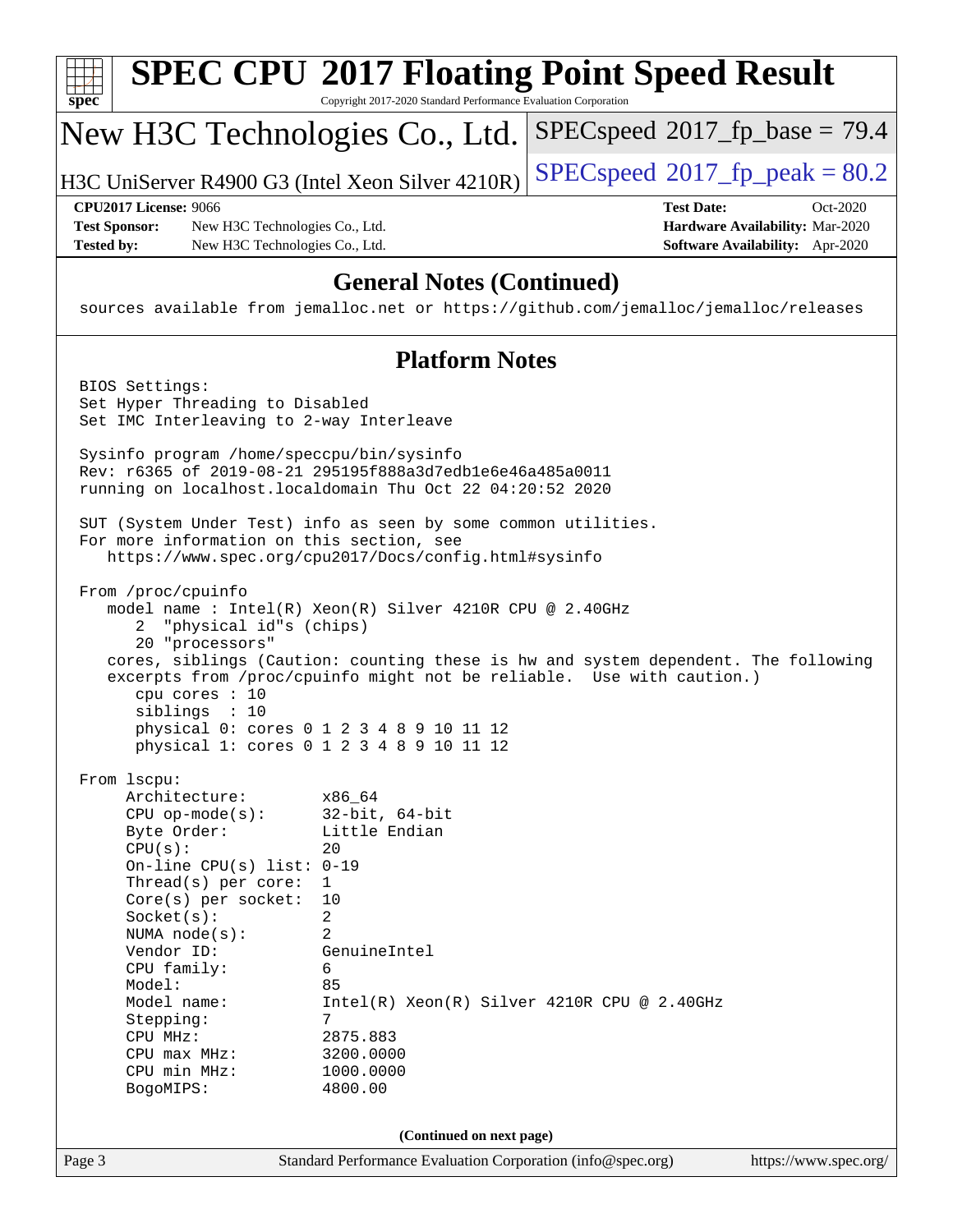

Page 4 Standard Performance Evaluation Corporation [\(info@spec.org\)](mailto:info@spec.org) <https://www.spec.org/>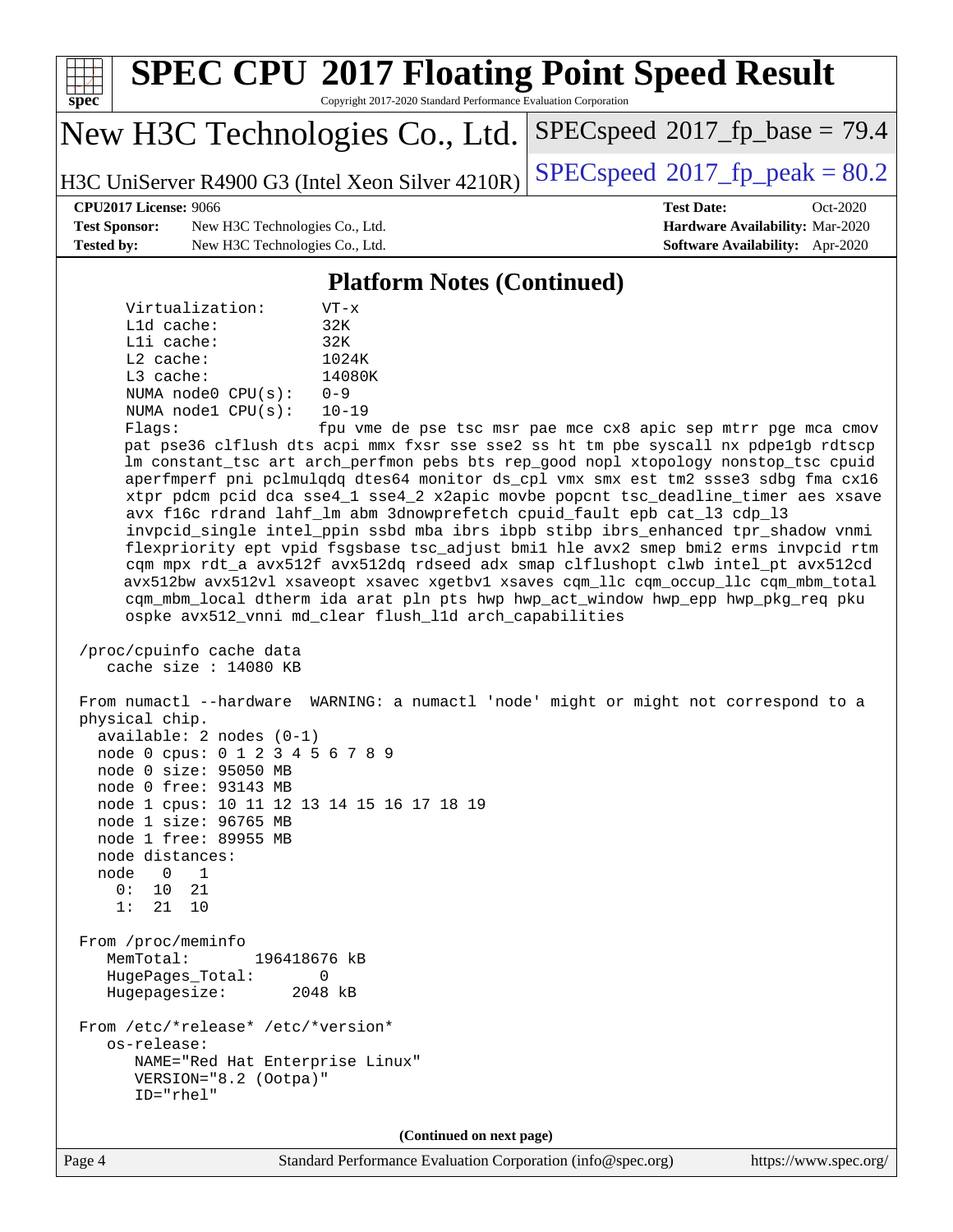| $spec^*$                                                                                                                                                                                                                                                                                                                                                                                                                           | <b>SPEC CPU®2017 Floating Point Speed Result</b><br>Copyright 2017-2020 Standard Performance Evaluation Corporation                                                                                                                                                                                                                  |                                                                                                                                                                                                                                                                                       |
|------------------------------------------------------------------------------------------------------------------------------------------------------------------------------------------------------------------------------------------------------------------------------------------------------------------------------------------------------------------------------------------------------------------------------------|--------------------------------------------------------------------------------------------------------------------------------------------------------------------------------------------------------------------------------------------------------------------------------------------------------------------------------------|---------------------------------------------------------------------------------------------------------------------------------------------------------------------------------------------------------------------------------------------------------------------------------------|
|                                                                                                                                                                                                                                                                                                                                                                                                                                    | New H3C Technologies Co., Ltd.                                                                                                                                                                                                                                                                                                       | $SPEC speed^{\circ}2017\_fp\_base = 79.4$                                                                                                                                                                                                                                             |
|                                                                                                                                                                                                                                                                                                                                                                                                                                    | H3C UniServer R4900 G3 (Intel Xeon Silver 4210R)                                                                                                                                                                                                                                                                                     | $SPEC speed^{\circ}2017$ [p_peak = 80.2                                                                                                                                                                                                                                               |
|                                                                                                                                                                                                                                                                                                                                                                                                                                    | <b>CPU2017 License: 9066</b>                                                                                                                                                                                                                                                                                                         | <b>Test Date:</b><br>$Oct-2020$                                                                                                                                                                                                                                                       |
|                                                                                                                                                                                                                                                                                                                                                                                                                                    | <b>Test Sponsor:</b><br>New H3C Technologies Co., Ltd.                                                                                                                                                                                                                                                                               | Hardware Availability: Mar-2020                                                                                                                                                                                                                                                       |
| <b>Tested by:</b>                                                                                                                                                                                                                                                                                                                                                                                                                  | New H3C Technologies Co., Ltd.                                                                                                                                                                                                                                                                                                       | Software Availability: Apr-2020                                                                                                                                                                                                                                                       |
|                                                                                                                                                                                                                                                                                                                                                                                                                                    | <b>Platform Notes (Continued)</b>                                                                                                                                                                                                                                                                                                    |                                                                                                                                                                                                                                                                                       |
|                                                                                                                                                                                                                                                                                                                                                                                                                                    | ID_LIKE="fedora"<br>VERSION_ID="8.2"<br>PLATFORM_ID="platform:el8"<br>PRETTY_NAME="Red Hat Enterprise Linux 8.2 (Ootpa)"<br>ANSI COLOR="0;31"<br>redhat-release: Red Hat Enterprise Linux release 8.2 (Ootpa)<br>system-release: Red Hat Enterprise Linux release 8.2 (Ootpa)                                                        |                                                                                                                                                                                                                                                                                       |
|                                                                                                                                                                                                                                                                                                                                                                                                                                    | system-release-cpe: cpe:/o:redhat:enterprise_linux:8.2:ga                                                                                                                                                                                                                                                                            |                                                                                                                                                                                                                                                                                       |
| uname $-a$ :<br>Linux localhost.localdomain 4.18.0-193.el8.x86_64 #1 SMP Fri Mar 27 14:35:58 UTC 2020<br>x86_64 x86_64 x86_64 GNU/Linux                                                                                                                                                                                                                                                                                            |                                                                                                                                                                                                                                                                                                                                      |                                                                                                                                                                                                                                                                                       |
|                                                                                                                                                                                                                                                                                                                                                                                                                                    | Kernel self-reported vulnerability status:                                                                                                                                                                                                                                                                                           |                                                                                                                                                                                                                                                                                       |
|                                                                                                                                                                                                                                                                                                                                                                                                                                    | itlb_multihit:<br>CVE-2018-3620 (L1 Terminal Fault):<br>Microarchitectural Data Sampling:<br>CVE-2017-5754 (Meltdown):<br>CVE-2018-3639 (Speculative Store Bypass): Mitigation: Speculative Store Bypass disabled<br>$CVE-2017-5753$ (Spectre variant 1):<br>$CVE-2017-5715$ (Spectre variant 2):<br>RSB filling<br>tsx_async_abort: | KVM: Mitigation: Split huge pages<br>Not affected<br>Not affected<br>Not affected<br>via prctl and seccomp<br>Mitigation: usercopy/swapgs barriers and __user<br>pointer sanitization<br>Mitigation: Enhanced IBRS, IBPB: conditional,<br>Mitigation: Clear CPU buffers; SMT disabled |
|                                                                                                                                                                                                                                                                                                                                                                                                                                    | run-level 3 Oct 21 22:59                                                                                                                                                                                                                                                                                                             |                                                                                                                                                                                                                                                                                       |
| SPEC is set to: /home/speccpu<br>Size Used Avail Use% Mounted on<br>Filesystem<br>Type<br>/dev/mapper/rhel-home xfs<br>503G<br>18G 485G<br>4% /home<br>From /sys/devices/virtual/dmi/id<br>BIOS:<br>American Megatrends Inc. 2.00.33 08/22/2019<br>Vendor: H3C<br>Product: RS33M2C9S                                                                                                                                               |                                                                                                                                                                                                                                                                                                                                      |                                                                                                                                                                                                                                                                                       |
|                                                                                                                                                                                                                                                                                                                                                                                                                                    | Product Family: Rack                                                                                                                                                                                                                                                                                                                 |                                                                                                                                                                                                                                                                                       |
| Additional information from dmidecode follows. WARNING: Use caution when you interpret<br>this section. The 'dmidecode' program reads system data which is "intended to allow<br>hardware to be accurately determined", but the intent may not be met, as there are<br>frequent changes to hardware, firmware, and the "DMTF SMBIOS" standard.<br>Memory:<br>12x NO DIMM NO DIMM<br>12x Samsung M393A2K43CB2-CVF 16 GB 2 rank 2933 |                                                                                                                                                                                                                                                                                                                                      |                                                                                                                                                                                                                                                                                       |
|                                                                                                                                                                                                                                                                                                                                                                                                                                    |                                                                                                                                                                                                                                                                                                                                      |                                                                                                                                                                                                                                                                                       |
|                                                                                                                                                                                                                                                                                                                                                                                                                                    | (Continued on next page)                                                                                                                                                                                                                                                                                                             |                                                                                                                                                                                                                                                                                       |
| Page 5                                                                                                                                                                                                                                                                                                                                                                                                                             | Standard Performance Evaluation Corporation (info@spec.org)                                                                                                                                                                                                                                                                          | https://www.spec.org/                                                                                                                                                                                                                                                                 |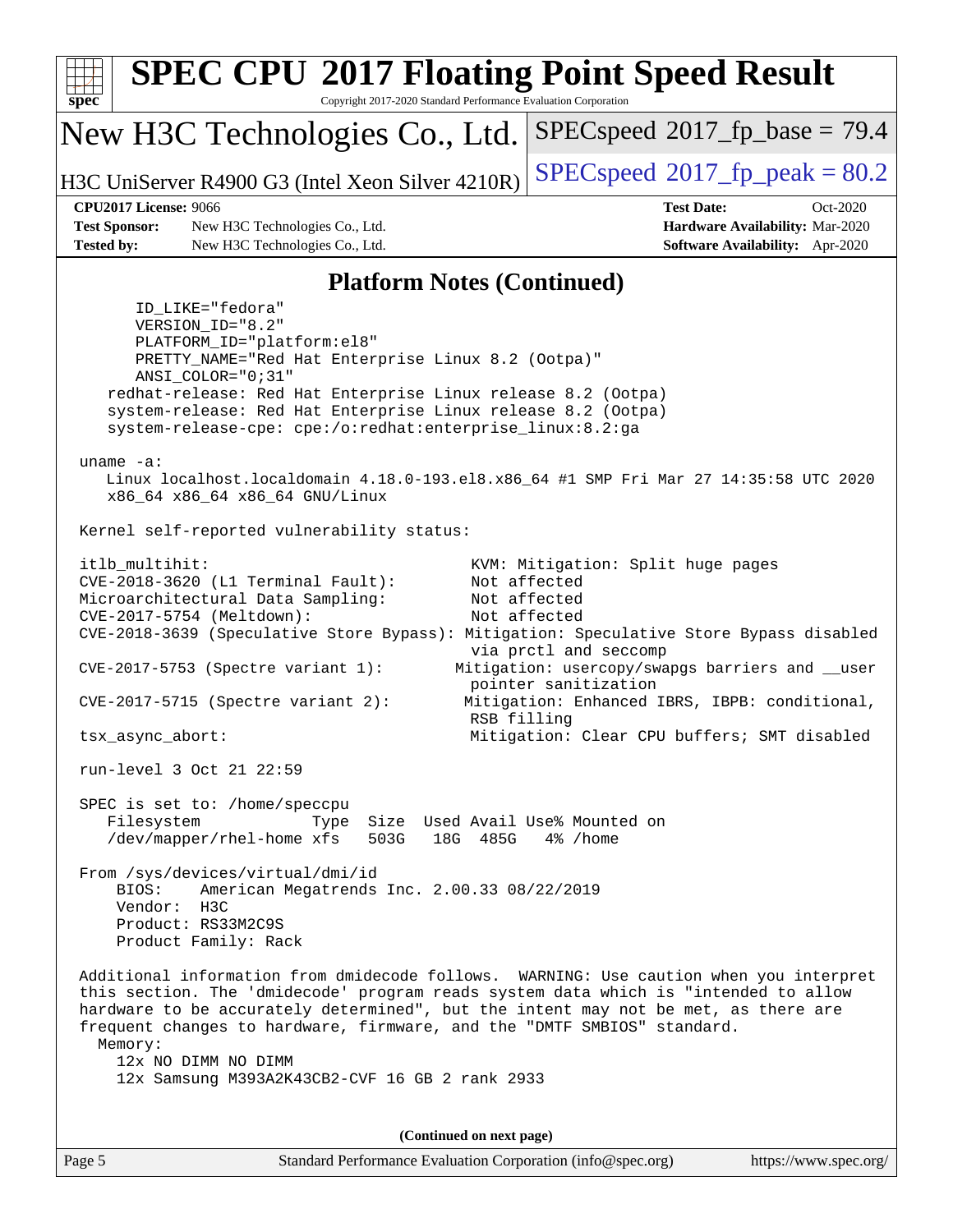| spec                                                                                                                                                                             | <b>SPEC CPU®2017 Floating Point Speed Result</b><br>Copyright 2017-2020 Standard Performance Evaluation Corporation                                                                                                                                                                                                                                                                                                                                                                                                                                                                       |                                           |                                                                                |
|----------------------------------------------------------------------------------------------------------------------------------------------------------------------------------|-------------------------------------------------------------------------------------------------------------------------------------------------------------------------------------------------------------------------------------------------------------------------------------------------------------------------------------------------------------------------------------------------------------------------------------------------------------------------------------------------------------------------------------------------------------------------------------------|-------------------------------------------|--------------------------------------------------------------------------------|
|                                                                                                                                                                                  | New H3C Technologies Co., Ltd.                                                                                                                                                                                                                                                                                                                                                                                                                                                                                                                                                            | $SPEC speed^{\circ}2017\_fp\_base = 79.4$ |                                                                                |
|                                                                                                                                                                                  | H3C UniServer R4900 G3 (Intel Xeon Silver 4210R)                                                                                                                                                                                                                                                                                                                                                                                                                                                                                                                                          | $SPEC speed^{\circ}2017$ [p_peak = 80.2   |                                                                                |
| <b>CPU2017 License: 9066</b><br><b>Test Sponsor:</b><br><b>Tested by:</b>                                                                                                        | New H3C Technologies Co., Ltd.<br>New H3C Technologies Co., Ltd.                                                                                                                                                                                                                                                                                                                                                                                                                                                                                                                          | <b>Test Date:</b>                         | Oct-2020<br>Hardware Availability: Mar-2020<br>Software Availability: Apr-2020 |
|                                                                                                                                                                                  | <b>Platform Notes (Continued)</b>                                                                                                                                                                                                                                                                                                                                                                                                                                                                                                                                                         |                                           |                                                                                |
|                                                                                                                                                                                  | (End of data from sysinfo program)                                                                                                                                                                                                                                                                                                                                                                                                                                                                                                                                                        |                                           |                                                                                |
|                                                                                                                                                                                  | <b>Compiler Version Notes</b>                                                                                                                                                                                                                                                                                                                                                                                                                                                                                                                                                             |                                           |                                                                                |
| C                                                                                                                                                                                | 619.1bm_s(base, peak) 638.imagick_s(base, peak)<br>644.nab_s(base, peak)                                                                                                                                                                                                                                                                                                                                                                                                                                                                                                                  |                                           |                                                                                |
| Intel(R) C Intel(R) 64 Compiler for applications running on Intel(R) 64,<br>Version 19.1.1.217 Build 20200306<br>Copyright (C) 1985-2020 Intel Corporation. All rights reserved. |                                                                                                                                                                                                                                                                                                                                                                                                                                                                                                                                                                                           |                                           |                                                                                |
|                                                                                                                                                                                  | C++, C, Fortran   607.cactuBSSN_s(base, peak)                                                                                                                                                                                                                                                                                                                                                                                                                                                                                                                                             |                                           |                                                                                |
|                                                                                                                                                                                  | Intel(R) $C++$ Intel(R) 64 Compiler for applications running on Intel(R) 64,<br>Version 19.1.1.217 Build 20200306<br>Copyright (C) 1985-2020 Intel Corporation. All rights reserved.<br>Intel(R) C Intel(R) 64 Compiler for applications running on Intel(R) 64,<br>Version 19.1.1.217 Build 20200306<br>Copyright (C) 1985-2020 Intel Corporation. All rights reserved.<br>$Intel(R)$ Fortran Intel(R) 64 Compiler for applications running on Intel(R)<br>64, Version 19.1.1.217 Build 20200306<br>Copyright (C) 1985-2020 Intel Corporation. All rights reserved.<br>----------------- |                                           |                                                                                |
| Fortran                                                                                                                                                                          | 603.bwaves_s(base, peak) 649.fotonik3d_s(base, peak)<br>654.roms_s(base, peak)                                                                                                                                                                                                                                                                                                                                                                                                                                                                                                            |                                           |                                                                                |
|                                                                                                                                                                                  | Intel(R) Fortran Intel(R) 64 Compiler for applications running on Intel(R)<br>64, Version 19.1.1.217 Build 20200306<br>Copyright (C) 1985-2020 Intel Corporation. All rights reserved.                                                                                                                                                                                                                                                                                                                                                                                                    |                                           |                                                                                |
| Fortran, C                                                                                                                                                                       | $621.wrf_s(base, peak) 627.cam4_s(base, peak)$<br>628.pop2_s(base, peak)                                                                                                                                                                                                                                                                                                                                                                                                                                                                                                                  |                                           |                                                                                |
|                                                                                                                                                                                  | $Intel(R)$ Fortran Intel(R) 64 Compiler for applications running on Intel(R)<br>64, Version 19.1.1.217 Build 20200306<br>Copyright (C) 1985-2020 Intel Corporation. All rights reserved.<br>Intel(R) C Intel(R) 64 Compiler for applications running on Intel(R) 64,<br>Version 19.1.1.217 Build 20200306<br>Copyright (C) 1985-2020 Intel Corporation. All rights reserved.                                                                                                                                                                                                              |                                           |                                                                                |
| (Continued on next page)                                                                                                                                                         |                                                                                                                                                                                                                                                                                                                                                                                                                                                                                                                                                                                           |                                           |                                                                                |
| Page 6                                                                                                                                                                           | Standard Performance Evaluation Corporation (info@spec.org)                                                                                                                                                                                                                                                                                                                                                                                                                                                                                                                               |                                           | https://www.spec.org/                                                          |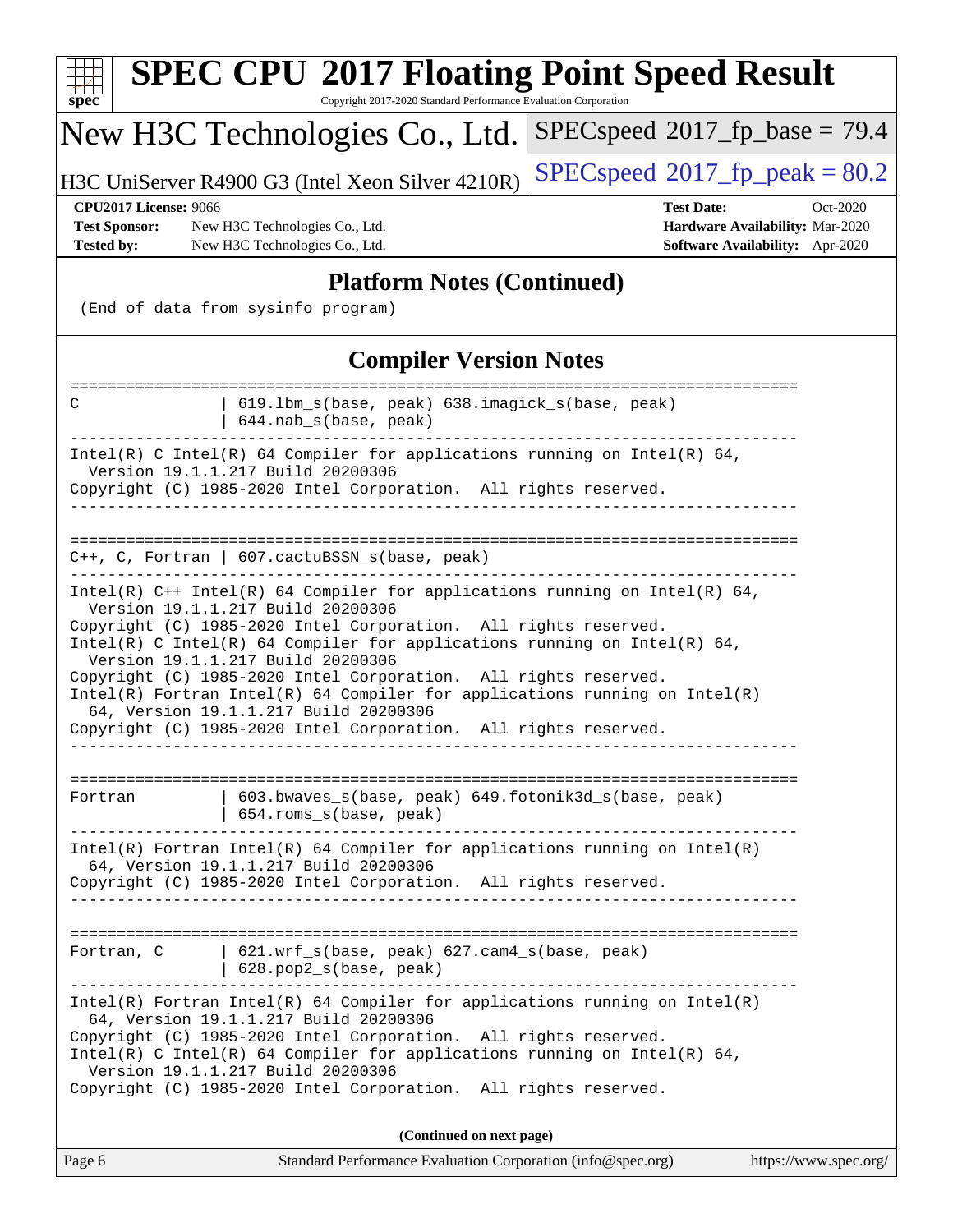

# **[SPEC CPU](http://www.spec.org/auto/cpu2017/Docs/result-fields.html#SPECCPU2017FloatingPointSpeedResult)[2017 Floating Point Speed Result](http://www.spec.org/auto/cpu2017/Docs/result-fields.html#SPECCPU2017FloatingPointSpeedResult)**

Copyright 2017-2020 Standard Performance Evaluation Corporation

### New H3C Technologies Co., Ltd.

H3C UniServer R4900 G3 (Intel Xeon Silver 4210R)  $\big|\operatorname{SPEC}$ speed®[2017\\_fp\\_peak = 8](http://www.spec.org/auto/cpu2017/Docs/result-fields.html#SPECspeed2017fppeak)0.2

 $SPECspeed^{\circ}2017\_fp\_base = 79.4$  $SPECspeed^{\circ}2017\_fp\_base = 79.4$ 

**[Test Sponsor:](http://www.spec.org/auto/cpu2017/Docs/result-fields.html#TestSponsor)** New H3C Technologies Co., Ltd. **[Hardware Availability:](http://www.spec.org/auto/cpu2017/Docs/result-fields.html#HardwareAvailability)** Mar-2020 **[Tested by:](http://www.spec.org/auto/cpu2017/Docs/result-fields.html#Testedby)** New H3C Technologies Co., Ltd. **[Software Availability:](http://www.spec.org/auto/cpu2017/Docs/result-fields.html#SoftwareAvailability)** Apr-2020

**[CPU2017 License:](http://www.spec.org/auto/cpu2017/Docs/result-fields.html#CPU2017License)** 9066 **[Test Date:](http://www.spec.org/auto/cpu2017/Docs/result-fields.html#TestDate)** Oct-2020

#### **[Compiler Version Notes \(Continued\)](http://www.spec.org/auto/cpu2017/Docs/result-fields.html#CompilerVersionNotes)**

------------------------------------------------------------------------------

### **[Base Compiler Invocation](http://www.spec.org/auto/cpu2017/Docs/result-fields.html#BaseCompilerInvocation)**

[C benchmarks](http://www.spec.org/auto/cpu2017/Docs/result-fields.html#Cbenchmarks):

[icc](http://www.spec.org/cpu2017/results/res2020q4/cpu2017-20201027-24318.flags.html#user_CCbase_intel_icc_66fc1ee009f7361af1fbd72ca7dcefbb700085f36577c54f309893dd4ec40d12360134090235512931783d35fd58c0460139e722d5067c5574d8eaf2b3e37e92)

[Fortran benchmarks](http://www.spec.org/auto/cpu2017/Docs/result-fields.html#Fortranbenchmarks): [ifort](http://www.spec.org/cpu2017/results/res2020q4/cpu2017-20201027-24318.flags.html#user_FCbase_intel_ifort_8111460550e3ca792625aed983ce982f94888b8b503583aa7ba2b8303487b4d8a21a13e7191a45c5fd58ff318f48f9492884d4413fa793fd88dd292cad7027ca)

[Benchmarks using both Fortran and C](http://www.spec.org/auto/cpu2017/Docs/result-fields.html#BenchmarksusingbothFortranandC):

[ifort](http://www.spec.org/cpu2017/results/res2020q4/cpu2017-20201027-24318.flags.html#user_CC_FCbase_intel_ifort_8111460550e3ca792625aed983ce982f94888b8b503583aa7ba2b8303487b4d8a21a13e7191a45c5fd58ff318f48f9492884d4413fa793fd88dd292cad7027ca) [icc](http://www.spec.org/cpu2017/results/res2020q4/cpu2017-20201027-24318.flags.html#user_CC_FCbase_intel_icc_66fc1ee009f7361af1fbd72ca7dcefbb700085f36577c54f309893dd4ec40d12360134090235512931783d35fd58c0460139e722d5067c5574d8eaf2b3e37e92)

[Benchmarks using Fortran, C, and C++:](http://www.spec.org/auto/cpu2017/Docs/result-fields.html#BenchmarksusingFortranCandCXX) [icpc](http://www.spec.org/cpu2017/results/res2020q4/cpu2017-20201027-24318.flags.html#user_CC_CXX_FCbase_intel_icpc_c510b6838c7f56d33e37e94d029a35b4a7bccf4766a728ee175e80a419847e808290a9b78be685c44ab727ea267ec2f070ec5dc83b407c0218cded6866a35d07) [icc](http://www.spec.org/cpu2017/results/res2020q4/cpu2017-20201027-24318.flags.html#user_CC_CXX_FCbase_intel_icc_66fc1ee009f7361af1fbd72ca7dcefbb700085f36577c54f309893dd4ec40d12360134090235512931783d35fd58c0460139e722d5067c5574d8eaf2b3e37e92) [ifort](http://www.spec.org/cpu2017/results/res2020q4/cpu2017-20201027-24318.flags.html#user_CC_CXX_FCbase_intel_ifort_8111460550e3ca792625aed983ce982f94888b8b503583aa7ba2b8303487b4d8a21a13e7191a45c5fd58ff318f48f9492884d4413fa793fd88dd292cad7027ca)

#### **[Base Portability Flags](http://www.spec.org/auto/cpu2017/Docs/result-fields.html#BasePortabilityFlags)**

 603.bwaves\_s: [-DSPEC\\_LP64](http://www.spec.org/cpu2017/results/res2020q4/cpu2017-20201027-24318.flags.html#suite_basePORTABILITY603_bwaves_s_DSPEC_LP64) 607.cactuBSSN\_s: [-DSPEC\\_LP64](http://www.spec.org/cpu2017/results/res2020q4/cpu2017-20201027-24318.flags.html#suite_basePORTABILITY607_cactuBSSN_s_DSPEC_LP64) 619.lbm\_s: [-DSPEC\\_LP64](http://www.spec.org/cpu2017/results/res2020q4/cpu2017-20201027-24318.flags.html#suite_basePORTABILITY619_lbm_s_DSPEC_LP64) 621.wrf\_s: [-DSPEC\\_LP64](http://www.spec.org/cpu2017/results/res2020q4/cpu2017-20201027-24318.flags.html#suite_basePORTABILITY621_wrf_s_DSPEC_LP64) [-DSPEC\\_CASE\\_FLAG](http://www.spec.org/cpu2017/results/res2020q4/cpu2017-20201027-24318.flags.html#b621.wrf_s_baseCPORTABILITY_DSPEC_CASE_FLAG) [-convert big\\_endian](http://www.spec.org/cpu2017/results/res2020q4/cpu2017-20201027-24318.flags.html#user_baseFPORTABILITY621_wrf_s_convert_big_endian_c3194028bc08c63ac5d04de18c48ce6d347e4e562e8892b8bdbdc0214820426deb8554edfa529a3fb25a586e65a3d812c835984020483e7e73212c4d31a38223) 627.cam4\_s: [-DSPEC\\_LP64](http://www.spec.org/cpu2017/results/res2020q4/cpu2017-20201027-24318.flags.html#suite_basePORTABILITY627_cam4_s_DSPEC_LP64) [-DSPEC\\_CASE\\_FLAG](http://www.spec.org/cpu2017/results/res2020q4/cpu2017-20201027-24318.flags.html#b627.cam4_s_baseCPORTABILITY_DSPEC_CASE_FLAG) 628.pop2\_s: [-DSPEC\\_LP64](http://www.spec.org/cpu2017/results/res2020q4/cpu2017-20201027-24318.flags.html#suite_basePORTABILITY628_pop2_s_DSPEC_LP64) [-DSPEC\\_CASE\\_FLAG](http://www.spec.org/cpu2017/results/res2020q4/cpu2017-20201027-24318.flags.html#b628.pop2_s_baseCPORTABILITY_DSPEC_CASE_FLAG) [-convert big\\_endian](http://www.spec.org/cpu2017/results/res2020q4/cpu2017-20201027-24318.flags.html#user_baseFPORTABILITY628_pop2_s_convert_big_endian_c3194028bc08c63ac5d04de18c48ce6d347e4e562e8892b8bdbdc0214820426deb8554edfa529a3fb25a586e65a3d812c835984020483e7e73212c4d31a38223) [-assume byterecl](http://www.spec.org/cpu2017/results/res2020q4/cpu2017-20201027-24318.flags.html#user_baseFPORTABILITY628_pop2_s_assume_byterecl_7e47d18b9513cf18525430bbf0f2177aa9bf368bc7a059c09b2c06a34b53bd3447c950d3f8d6c70e3faf3a05c8557d66a5798b567902e8849adc142926523472) 638.imagick\_s: [-DSPEC\\_LP64](http://www.spec.org/cpu2017/results/res2020q4/cpu2017-20201027-24318.flags.html#suite_basePORTABILITY638_imagick_s_DSPEC_LP64) 644.nab\_s: [-DSPEC\\_LP64](http://www.spec.org/cpu2017/results/res2020q4/cpu2017-20201027-24318.flags.html#suite_basePORTABILITY644_nab_s_DSPEC_LP64) 649.fotonik3d\_s: [-DSPEC\\_LP64](http://www.spec.org/cpu2017/results/res2020q4/cpu2017-20201027-24318.flags.html#suite_basePORTABILITY649_fotonik3d_s_DSPEC_LP64) 654.roms\_s: [-DSPEC\\_LP64](http://www.spec.org/cpu2017/results/res2020q4/cpu2017-20201027-24318.flags.html#suite_basePORTABILITY654_roms_s_DSPEC_LP64)

#### **[Base Optimization Flags](http://www.spec.org/auto/cpu2017/Docs/result-fields.html#BaseOptimizationFlags)**

[C benchmarks](http://www.spec.org/auto/cpu2017/Docs/result-fields.html#Cbenchmarks):

[-m64](http://www.spec.org/cpu2017/results/res2020q4/cpu2017-20201027-24318.flags.html#user_CCbase_m64-icc) [-std=c11](http://www.spec.org/cpu2017/results/res2020q4/cpu2017-20201027-24318.flags.html#user_CCbase_std-icc-std_0e1c27790398a4642dfca32ffe6c27b5796f9c2d2676156f2e42c9c44eaad0c049b1cdb667a270c34d979996257aeb8fc440bfb01818dbc9357bd9d174cb8524) [-xCORE-AVX512](http://www.spec.org/cpu2017/results/res2020q4/cpu2017-20201027-24318.flags.html#user_CCbase_f-xCORE-AVX512) [-ipo](http://www.spec.org/cpu2017/results/res2020q4/cpu2017-20201027-24318.flags.html#user_CCbase_f-ipo) [-O3](http://www.spec.org/cpu2017/results/res2020q4/cpu2017-20201027-24318.flags.html#user_CCbase_f-O3) [-no-prec-div](http://www.spec.org/cpu2017/results/res2020q4/cpu2017-20201027-24318.flags.html#user_CCbase_f-no-prec-div) [-qopt-prefetch](http://www.spec.org/cpu2017/results/res2020q4/cpu2017-20201027-24318.flags.html#user_CCbase_f-qopt-prefetch) [-ffinite-math-only](http://www.spec.org/cpu2017/results/res2020q4/cpu2017-20201027-24318.flags.html#user_CCbase_f_finite_math_only_cb91587bd2077682c4b38af759c288ed7c732db004271a9512da14a4f8007909a5f1427ecbf1a0fb78ff2a814402c6114ac565ca162485bbcae155b5e4258871) [-qopt-mem-layout-trans=4](http://www.spec.org/cpu2017/results/res2020q4/cpu2017-20201027-24318.flags.html#user_CCbase_f-qopt-mem-layout-trans_fa39e755916c150a61361b7846f310bcdf6f04e385ef281cadf3647acec3f0ae266d1a1d22d972a7087a248fd4e6ca390a3634700869573d231a252c784941a8) [-qopenmp](http://www.spec.org/cpu2017/results/res2020q4/cpu2017-20201027-24318.flags.html#user_CCbase_qopenmp_16be0c44f24f464004c6784a7acb94aca937f053568ce72f94b139a11c7c168634a55f6653758ddd83bcf7b8463e8028bb0b48b77bcddc6b78d5d95bb1df2967) [-DSPEC\\_OPENMP](http://www.spec.org/cpu2017/results/res2020q4/cpu2017-20201027-24318.flags.html#suite_CCbase_DSPEC_OPENMP) [-mbranches-within-32B-boundaries](http://www.spec.org/cpu2017/results/res2020q4/cpu2017-20201027-24318.flags.html#user_CCbase_f-mbranches-within-32B-boundaries)

[Fortran benchmarks](http://www.spec.org/auto/cpu2017/Docs/result-fields.html#Fortranbenchmarks):

| $-m64$ -Wl,-z, muldefs -DSPEC OPENMP -xCORE-AVX512 -ipo -03 |  |  |
|-------------------------------------------------------------|--|--|
| -no-prec-div -qopt-prefetch -ffinite-math-only              |  |  |
| -gopt-mem-layout-trans=4 -gopenmp -nostandard-realloc-lhs   |  |  |

**(Continued on next page)**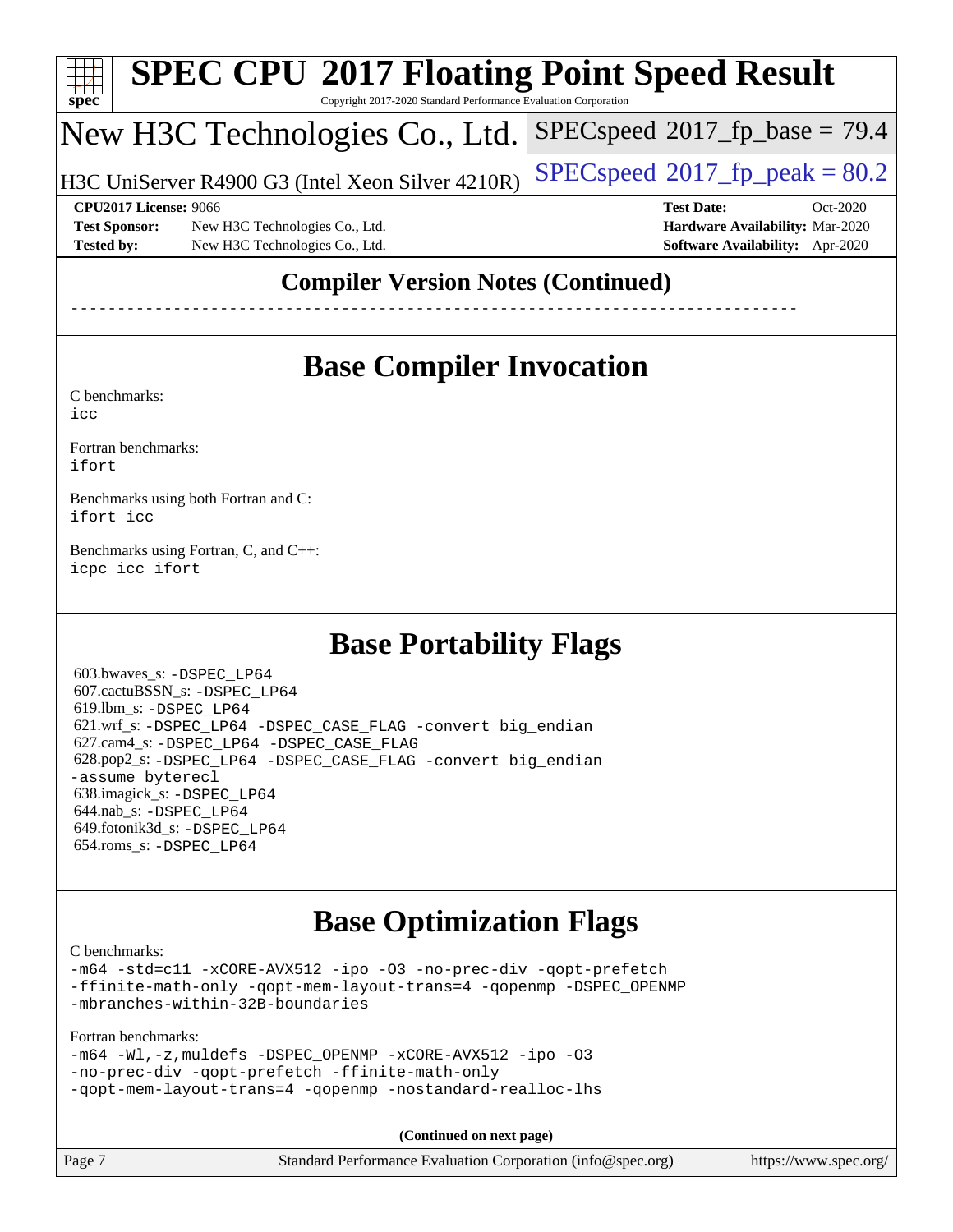

## **[Base Optimization Flags \(Continued\)](http://www.spec.org/auto/cpu2017/Docs/result-fields.html#BaseOptimizationFlags)**

[Fortran benchmarks](http://www.spec.org/auto/cpu2017/Docs/result-fields.html#Fortranbenchmarks) (continued):

[-mbranches-within-32B-boundaries](http://www.spec.org/cpu2017/results/res2020q4/cpu2017-20201027-24318.flags.html#user_FCbase_f-mbranches-within-32B-boundaries) [-L/usr/local/jemalloc64-5.0.1/lib](http://www.spec.org/cpu2017/results/res2020q4/cpu2017-20201027-24318.flags.html#user_FCbase_jemalloc_link_path64_1_cc289568b1a6c0fd3b62c91b824c27fcb5af5e8098e6ad028160d21144ef1b8aef3170d2acf0bee98a8da324cfe4f67d0a3d0c4cc4673d993d694dc2a0df248b) [-ljemalloc](http://www.spec.org/cpu2017/results/res2020q4/cpu2017-20201027-24318.flags.html#user_FCbase_jemalloc_link_lib_d1249b907c500fa1c0672f44f562e3d0f79738ae9e3c4a9c376d49f265a04b9c99b167ecedbf6711b3085be911c67ff61f150a17b3472be731631ba4d0471706)

[Benchmarks using both Fortran and C](http://www.spec.org/auto/cpu2017/Docs/result-fields.html#BenchmarksusingbothFortranandC):

```
-m64 -std=c11 -Wl,-z,muldefs -xCORE-AVX512 -ipo -O3 -no-prec-div
-qopt-prefetch -ffinite-math-only -qopt-mem-layout-trans=4 -qopenmp
-DSPEC_OPENMP -mbranches-within-32B-boundaries -nostandard-realloc-lhs
-L/usr/local/jemalloc64-5.0.1/lib -ljemalloc
```
[Benchmarks using Fortran, C, and C++:](http://www.spec.org/auto/cpu2017/Docs/result-fields.html#BenchmarksusingFortranCandCXX)

```
-m64 -std=c11 -Wl,-z,muldefs -xCORE-AVX512 -ipo -O3 -no-prec-div
-qopt-prefetch -ffinite-math-only -qopt-mem-layout-trans=4 -qopenmp
-DSPEC_OPENMP -mbranches-within-32B-boundaries -nostandard-realloc-lhs
-L/usr/local/jemalloc64-5.0.1/lib -ljemalloc
```
#### **[Peak Compiler Invocation](http://www.spec.org/auto/cpu2017/Docs/result-fields.html#PeakCompilerInvocation)**

[C benchmarks](http://www.spec.org/auto/cpu2017/Docs/result-fields.html#Cbenchmarks): [icc](http://www.spec.org/cpu2017/results/res2020q4/cpu2017-20201027-24318.flags.html#user_CCpeak_intel_icc_66fc1ee009f7361af1fbd72ca7dcefbb700085f36577c54f309893dd4ec40d12360134090235512931783d35fd58c0460139e722d5067c5574d8eaf2b3e37e92)

[Fortran benchmarks](http://www.spec.org/auto/cpu2017/Docs/result-fields.html#Fortranbenchmarks): [ifort](http://www.spec.org/cpu2017/results/res2020q4/cpu2017-20201027-24318.flags.html#user_FCpeak_intel_ifort_8111460550e3ca792625aed983ce982f94888b8b503583aa7ba2b8303487b4d8a21a13e7191a45c5fd58ff318f48f9492884d4413fa793fd88dd292cad7027ca)

[Benchmarks using both Fortran and C](http://www.spec.org/auto/cpu2017/Docs/result-fields.html#BenchmarksusingbothFortranandC): [ifort](http://www.spec.org/cpu2017/results/res2020q4/cpu2017-20201027-24318.flags.html#user_CC_FCpeak_intel_ifort_8111460550e3ca792625aed983ce982f94888b8b503583aa7ba2b8303487b4d8a21a13e7191a45c5fd58ff318f48f9492884d4413fa793fd88dd292cad7027ca) [icc](http://www.spec.org/cpu2017/results/res2020q4/cpu2017-20201027-24318.flags.html#user_CC_FCpeak_intel_icc_66fc1ee009f7361af1fbd72ca7dcefbb700085f36577c54f309893dd4ec40d12360134090235512931783d35fd58c0460139e722d5067c5574d8eaf2b3e37e92)

[Benchmarks using Fortran, C, and C++:](http://www.spec.org/auto/cpu2017/Docs/result-fields.html#BenchmarksusingFortranCandCXX) [icpc](http://www.spec.org/cpu2017/results/res2020q4/cpu2017-20201027-24318.flags.html#user_CC_CXX_FCpeak_intel_icpc_c510b6838c7f56d33e37e94d029a35b4a7bccf4766a728ee175e80a419847e808290a9b78be685c44ab727ea267ec2f070ec5dc83b407c0218cded6866a35d07) [icc](http://www.spec.org/cpu2017/results/res2020q4/cpu2017-20201027-24318.flags.html#user_CC_CXX_FCpeak_intel_icc_66fc1ee009f7361af1fbd72ca7dcefbb700085f36577c54f309893dd4ec40d12360134090235512931783d35fd58c0460139e722d5067c5574d8eaf2b3e37e92) [ifort](http://www.spec.org/cpu2017/results/res2020q4/cpu2017-20201027-24318.flags.html#user_CC_CXX_FCpeak_intel_ifort_8111460550e3ca792625aed983ce982f94888b8b503583aa7ba2b8303487b4d8a21a13e7191a45c5fd58ff318f48f9492884d4413fa793fd88dd292cad7027ca)

#### **[Peak Portability Flags](http://www.spec.org/auto/cpu2017/Docs/result-fields.html#PeakPortabilityFlags)**

Same as Base Portability Flags

### **[Peak Optimization Flags](http://www.spec.org/auto/cpu2017/Docs/result-fields.html#PeakOptimizationFlags)**

[C benchmarks](http://www.spec.org/auto/cpu2017/Docs/result-fields.html#Cbenchmarks):

 $619.$ lbm\_s: basepeak = yes

**(Continued on next page)**

Page 8 Standard Performance Evaluation Corporation [\(info@spec.org\)](mailto:info@spec.org) <https://www.spec.org/>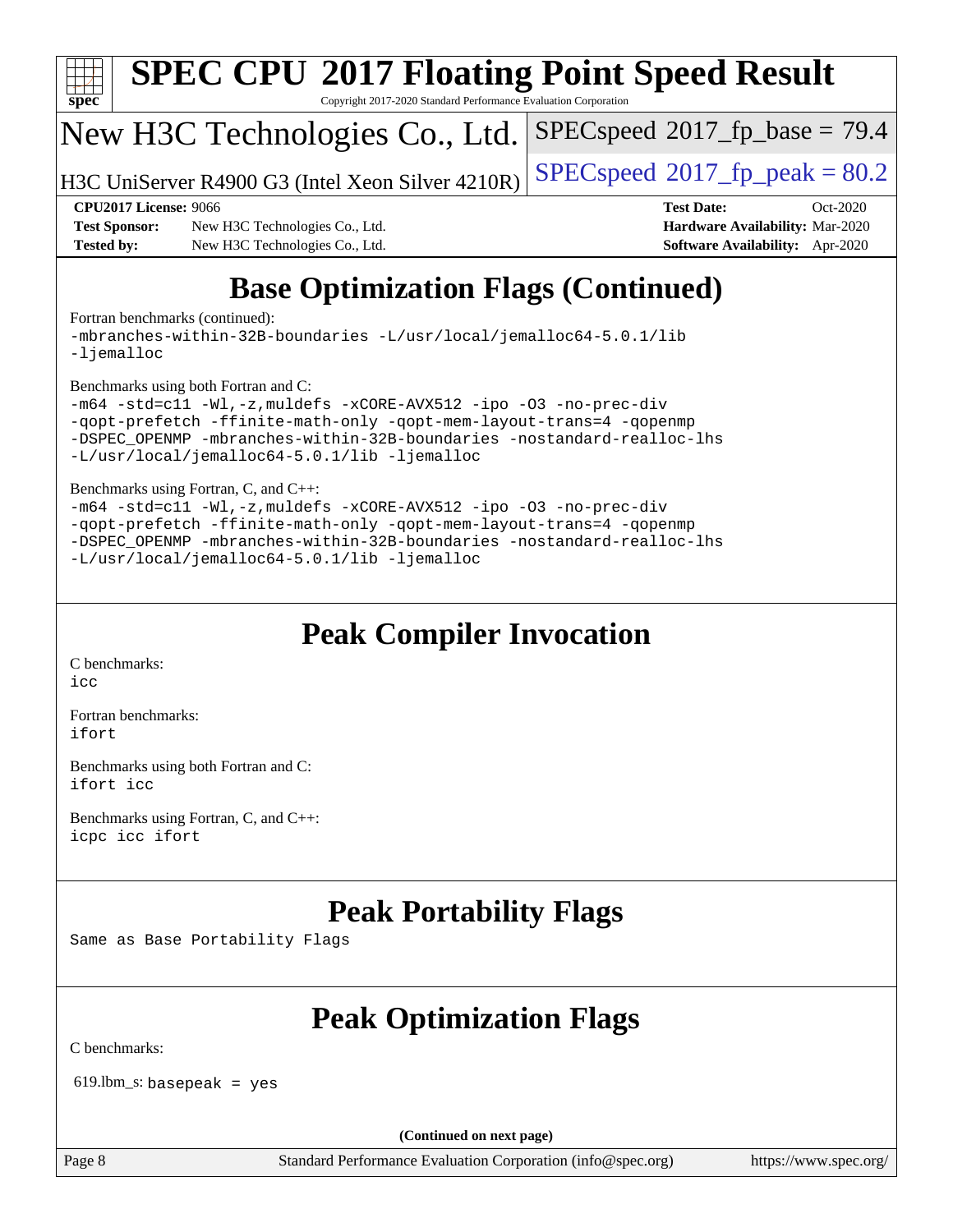

[The flags files that were used to format this result can be browsed at](tmsearch)

[http://www.spec.org/cpu2017/flags/Intel-ic19.1u1-official-linux64\\_revA.html](http://www.spec.org/cpu2017/flags/Intel-ic19.1u1-official-linux64_revA.html) [http://www.spec.org/cpu2017/flags/New\\_H3C-Platform-Settings-V1.4-CLX-RevB.html](http://www.spec.org/cpu2017/flags/New_H3C-Platform-Settings-V1.4-CLX-RevB.html)

[You can also download the XML flags sources by saving the following links:](tmsearch)

[http://www.spec.org/cpu2017/flags/Intel-ic19.1u1-official-linux64\\_revA.xml](http://www.spec.org/cpu2017/flags/Intel-ic19.1u1-official-linux64_revA.xml) [http://www.spec.org/cpu2017/flags/New\\_H3C-Platform-Settings-V1.4-CLX-RevB.xml](http://www.spec.org/cpu2017/flags/New_H3C-Platform-Settings-V1.4-CLX-RevB.xml)

Page 9 Standard Performance Evaluation Corporation [\(info@spec.org\)](mailto:info@spec.org) <https://www.spec.org/>